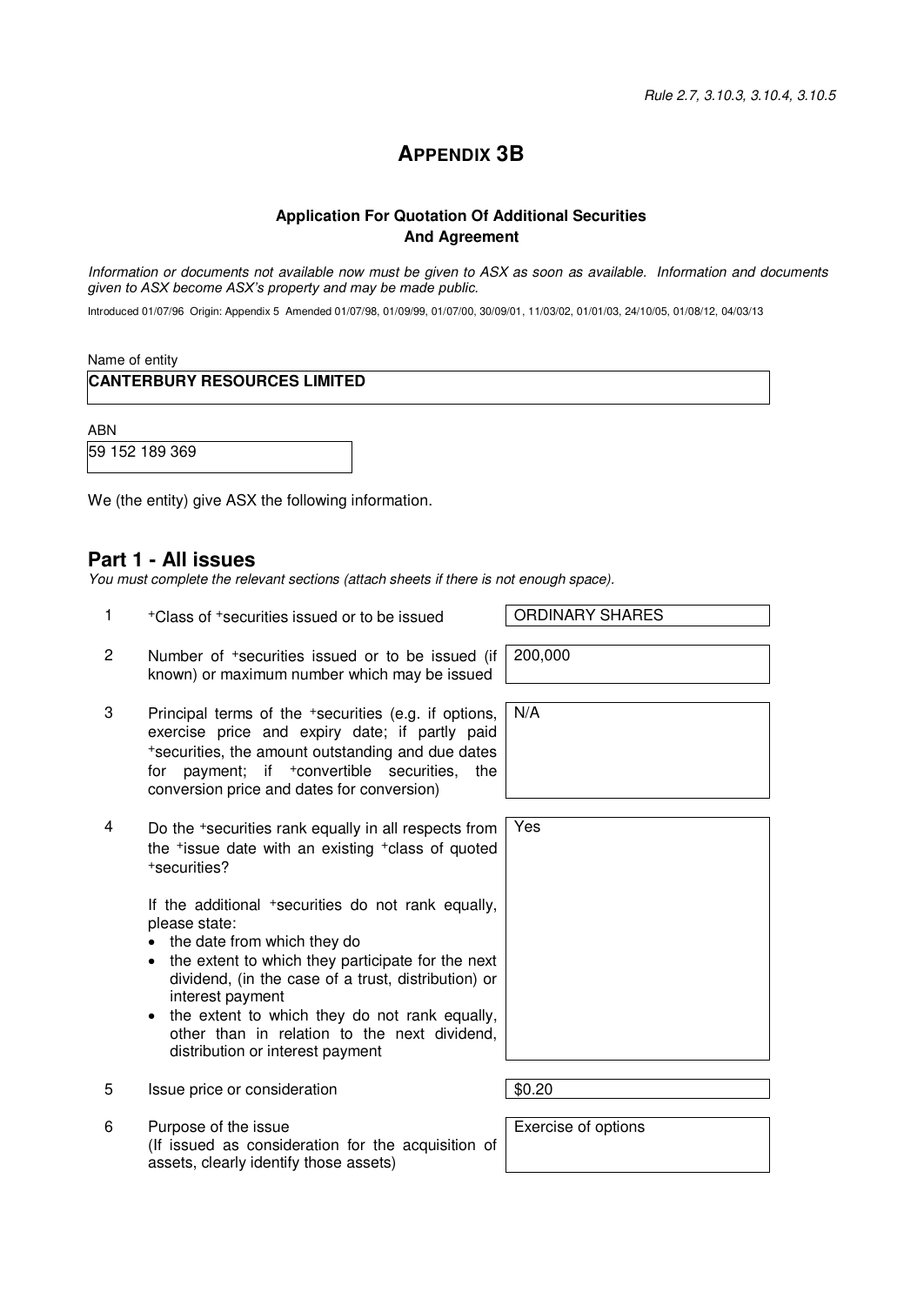6a Is the entity an +eligible entity that has obtained security holder approval under rule 7.1A? If Yes, complete sections 6b – 6h in relation to the <sup>+</sup>securities the subject of this Appendix 3B, and comply with section 6i No 6b The date the security holder resolution under rule 7.1A was passed N/A 6c Number of +securities issued without security holder approval under rule 7.1 N/A 6d Number of +securities issued with security holder approval under rule 7.1A N/A 6e Number of +securities issued with security holder approval under rule 7.3, or another specific security holder approval (specify date of meeting) N/A 6f Number of +securities issued under an exception in rule 7.2 200,000 ordinary shares resulting from the exercise of options (Exception 9) 6g If +securities issued under rule 7.1A, was issue price at least 75% of 15 day VWAP as calculated under rule 7.1A.3? Include the +issue date and both values. Include the source of the VWAP calculation. N/A 6h If +securities were issued under rule 7.1A for noncash consideration, state date on which valuation of consideration was released to ASX Market **Announcements** N/A 6i Calculate the entity's remaining issue capacity under rule 7.1 and rule 7.1A – complete Annexure 1 and release to ASX Market Announcements N/A 7 +Issue dates Note: The issue date may be prescribed by ASX (refer to the definition of issue date in rule 19.12). For example, the issue date for a pro rata entitlement issue must comply with the applicable timetable in Appendix 7A. Cross reference: item 33 of Appendix 3B. 17 July 2019 Number | +Class 8 Number and +class of all +securities quoted on ASX (including the <sup>+</sup>securities in section 2 if applicable) 57,440,004 ORDINARY SHARES Number | +Class 9 Number and <sup>+</sup>class of all <sup>+</sup>securities not quoted on ASX (including the +securities in section 2 if applicable) See table below See table below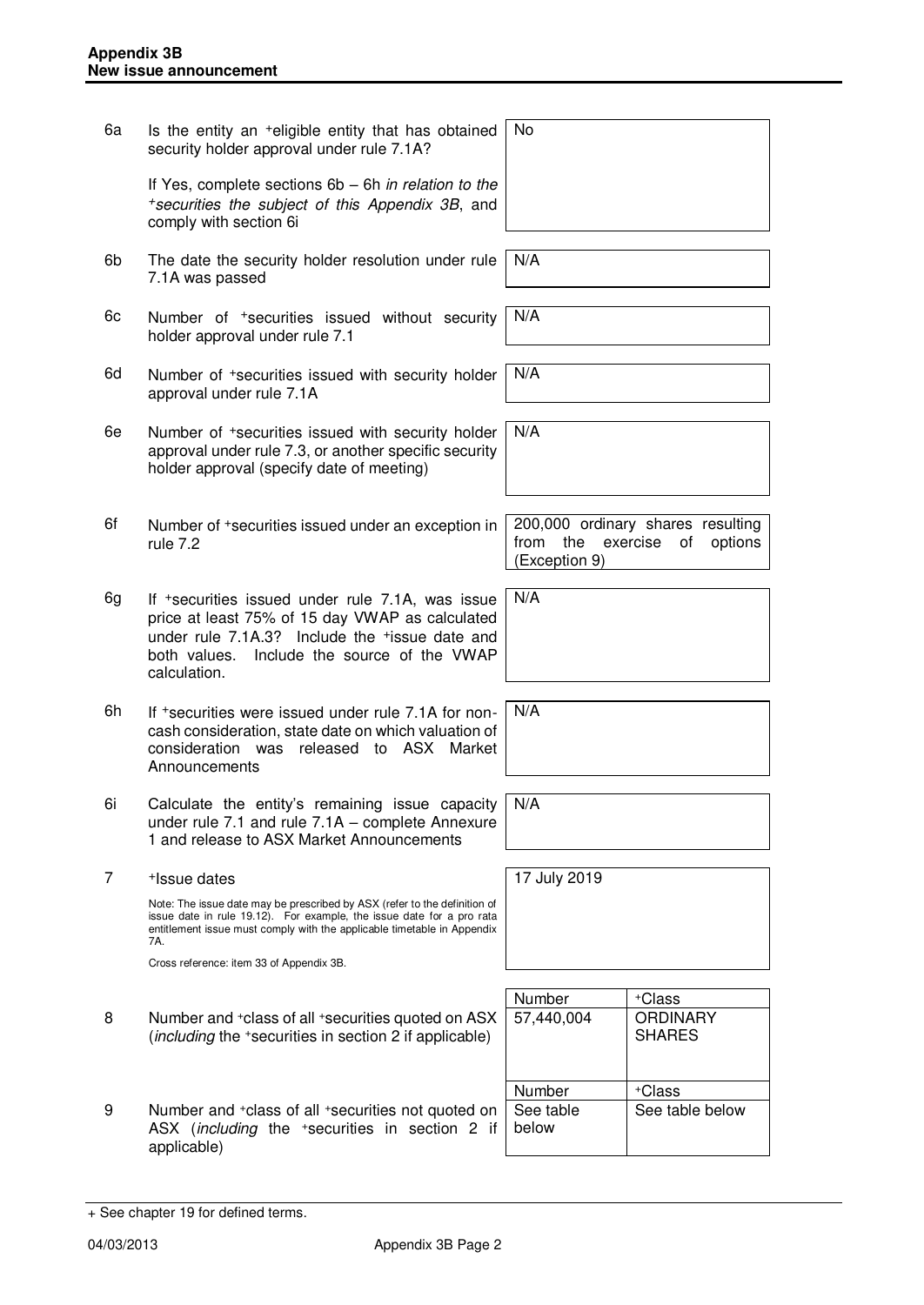| <b>Number of securities</b> | Type                                                                                         |
|-----------------------------|----------------------------------------------------------------------------------------------|
| 24,268,193                  | Fully paid ordinary shares - restricted                                                      |
| 300,000                     | Unquoted options expiring on 30 June 2020<br>with an exercise price of \$0.25 - unrestricted |
| 900,000                     | Unquoted options expiring on 30 June 2020<br>with an exercise price of \$0.25 - restricted   |
| 250,000                     | Unquoted options expiring on 30 June 2021<br>with an exercise price of \$0.40 - unrestricted |
| 3,750,000                   | Unquoted options expiring on 30 June 2021<br>with an exercise price of \$0.40 - restricted   |
| 1,000,000                   | Unquoted options expiring on 30 June 2021<br>with an exercise price of \$0.45 - restricted   |
| 1,000,000                   | Unquoted optiosn expiring on 30 June 2021<br>with an exercise price of \$0.50 - restricted   |

10 Dividend policy (in the case of a trust, distribution policy) on the increased capital (interests) N/A

# **Part 2 - Pro rata issue**

| 11                | Is security holder approval required?                                                                                                                                                                                        | N/A |
|-------------------|------------------------------------------------------------------------------------------------------------------------------------------------------------------------------------------------------------------------------|-----|
| $12 \overline{ }$ | Is the issue renounceable or non-renounceable?                                                                                                                                                                               | N/A |
| 13                | Ratio in which the +securities will be offered                                                                                                                                                                               | N/A |
| 14                | +Class of +securities to which the offer relates                                                                                                                                                                             | N/A |
| 15                | +Record date to determine entitlements                                                                                                                                                                                       | N/A |
| 16                | Will holdings on different registers (or subregisters)<br>be aggregated for calculating entitlements?                                                                                                                        | N/A |
| 17                | Policy for deciding entitlements in relation to<br>fractions                                                                                                                                                                 | N/A |
| 18                | Names of countries in which the entity has security<br>holders who will not be sent new offer documents<br>Note: Security holders must be told how their entitlements are to be dealt<br>with.<br>Cross reference: rule 7.7. | N/A |
| 19                | Closing date for receipt of acceptances<br>or<br>renunciations                                                                                                                                                               | N/A |
| 20                | Names of any underwriters                                                                                                                                                                                                    | N/A |

<sup>+</sup> See chapter 19 for defined terms.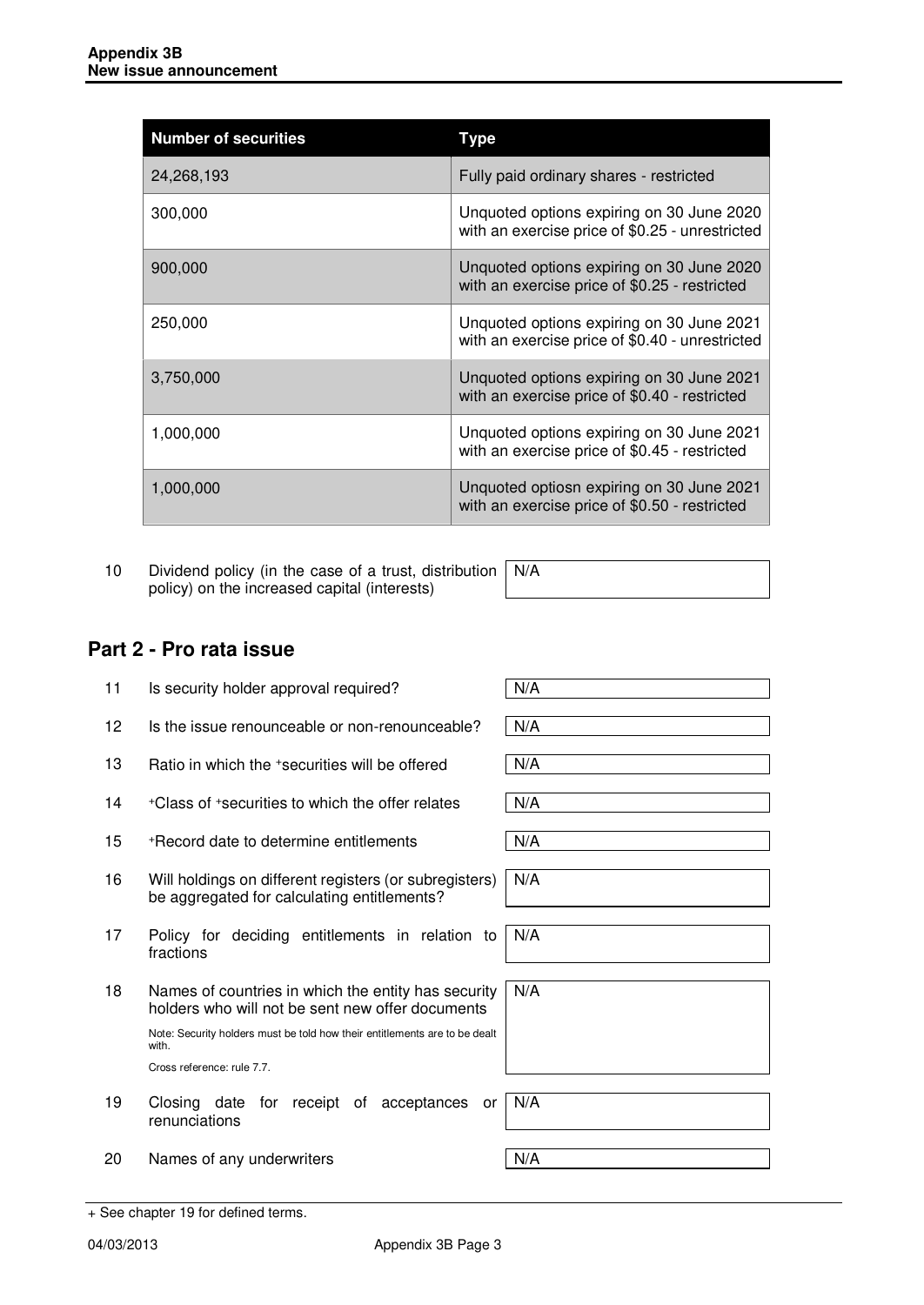| 21 | Amount of any underwriting fee or commission                                                                                                                      | N/A |
|----|-------------------------------------------------------------------------------------------------------------------------------------------------------------------|-----|
| 22 | Names of any brokers to the issue                                                                                                                                 | N/A |
| 23 | Fee or commission payable to the broker to the<br>issue                                                                                                           | N/A |
| 24 | Amount of any handling fee payable to brokers who<br>lodge acceptances or renunciations on behalf of<br>security holders                                          | N/A |
| 25 | If the issue is contingent on security holders'<br>approval, the date of the meeting                                                                              | N/A |
| 26 | Date entitlement and acceptance form and offer<br>documents will be sent to persons entitled                                                                      | N/A |
| 27 | If the entity has issued options, and the terms entitle<br>option holders to participate on exercise, the date<br>on which notices will be sent to option holders | N/A |
| 28 | Date rights trading will begin (if applicable)                                                                                                                    | N/A |
| 29 | Date rights trading will end (if applicable)                                                                                                                      | N/A |
| 30 | How do security holders sell their entitlements in full<br>through a broker?                                                                                      | N/A |
| 31 | How do security holders sell part of their<br>entitlements through a broker and accept for the<br>balance?                                                        | N/A |
| 32 | holders<br>dispose<br>How<br>do<br>security<br>their<br>0f<br>entitlements (except by sale through a broker)?                                                     | N/A |

33 + Issue date N/A

+ See chapter 19 for defined terms.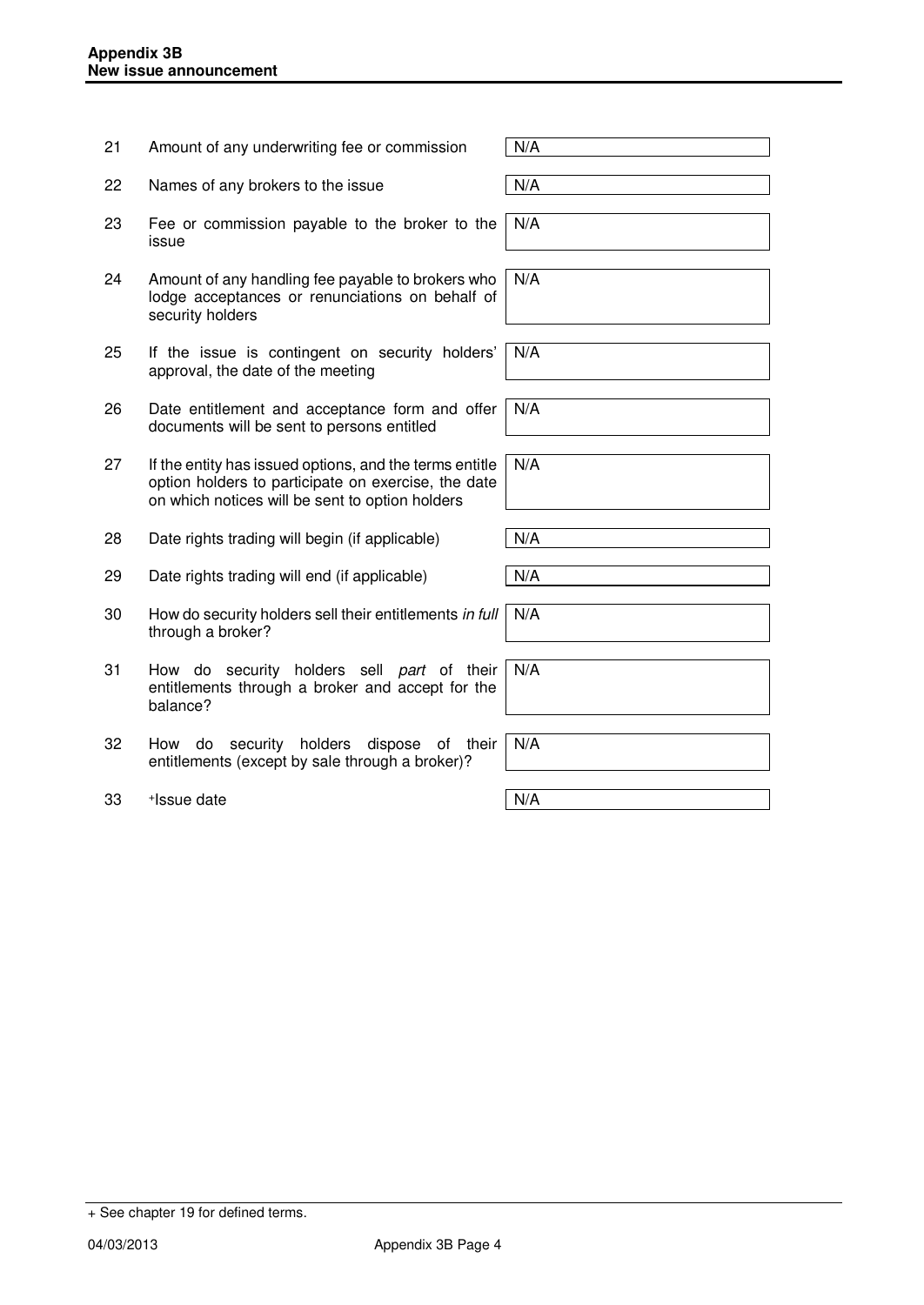## **Part 3 - Quotation of securities**

You need only complete this section if you are applying for quotation of securities

- 34 Type of <sup>+</sup>securities (tick one)
- $(a)$  | +Securities described in Part 1

(b)  $\bigvee$  All other +securities

Example: restricted securities at the end of the escrowed period, partly paid securities that become fully paid, employee incentive share securities when restriction ends, securities issued on expiry or conversion of convertible securities

# **Entities that have ticked box 34(a)**

## **Additional securities forming a new class of securities**

Tick to indicate you are providing the information or

**NOT APPLICABLE** 

documents

35 If the <sup>+</sup>securities are <sup>+</sup>equity securities, the names of the 20 largest holders of the additional <sup>+</sup>securities, and the number and percentage of additional <sup>+</sup>securities held by those holders

36 If the <sup>+</sup>securities are <sup>+</sup>equity securities, a distribution schedule of the additional <sup>+</sup>securities setting out the number of holders in the categories 1 - 1,000 1,001 - 5,000 5,001 - 10,000 10,001 - 100,000

100,001 and over

37 A copy of any trust deed for the additional +securities

# **Entities that have ticked box 34(b)**

38 Number of +securities for which +quotation is sought 3,666,667

YES

- 39 +Class of +securities for which quotation is sought | ORDINARY SHARES
- 40 Do the <sup>+</sup>securities rank equally in all respects from the <sup>+</sup>issue date with an existing <sup>+</sup>class of quoted <sup>+</sup>securities?

If the additional +securities do not rank equally, please state:

- the date from which they do
- the extent to which they participate for the next dividend, (in the case of a trust, distribution) or interest payment
- the extent to which they do not rank equally, other than in relation to the next dividend, distribution or interest payment

<sup>+</sup> See chapter 19 for defined terms.